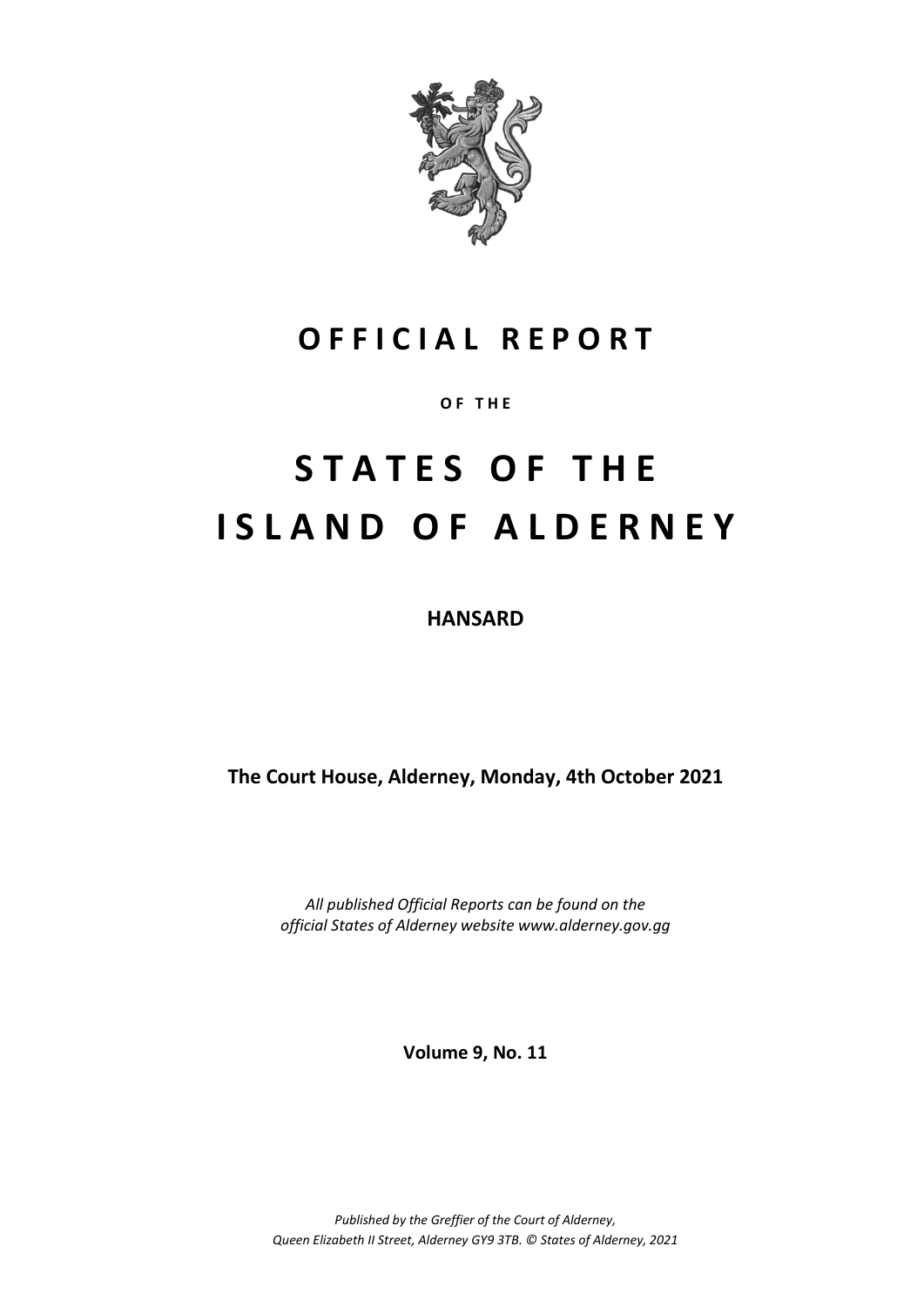#### **Present:**

#### **Mr William Tate, President**

#### **Members**

Mr Bill Abel Ms Annie Burgess Mr Ian Carter Mr Rhys Jenkins Mr Boyd Kelly Mr Graham McKinley, OBE Mr Steve Roberts Mr Alexander Snowdon

#### **The Greffier of the Court**

Mr David Knight

## **Business transacted**

| I. The Bailiwick's Participation in UK Free Trade Agreements - Approved  4 |  |
|----------------------------------------------------------------------------|--|
|                                                                            |  |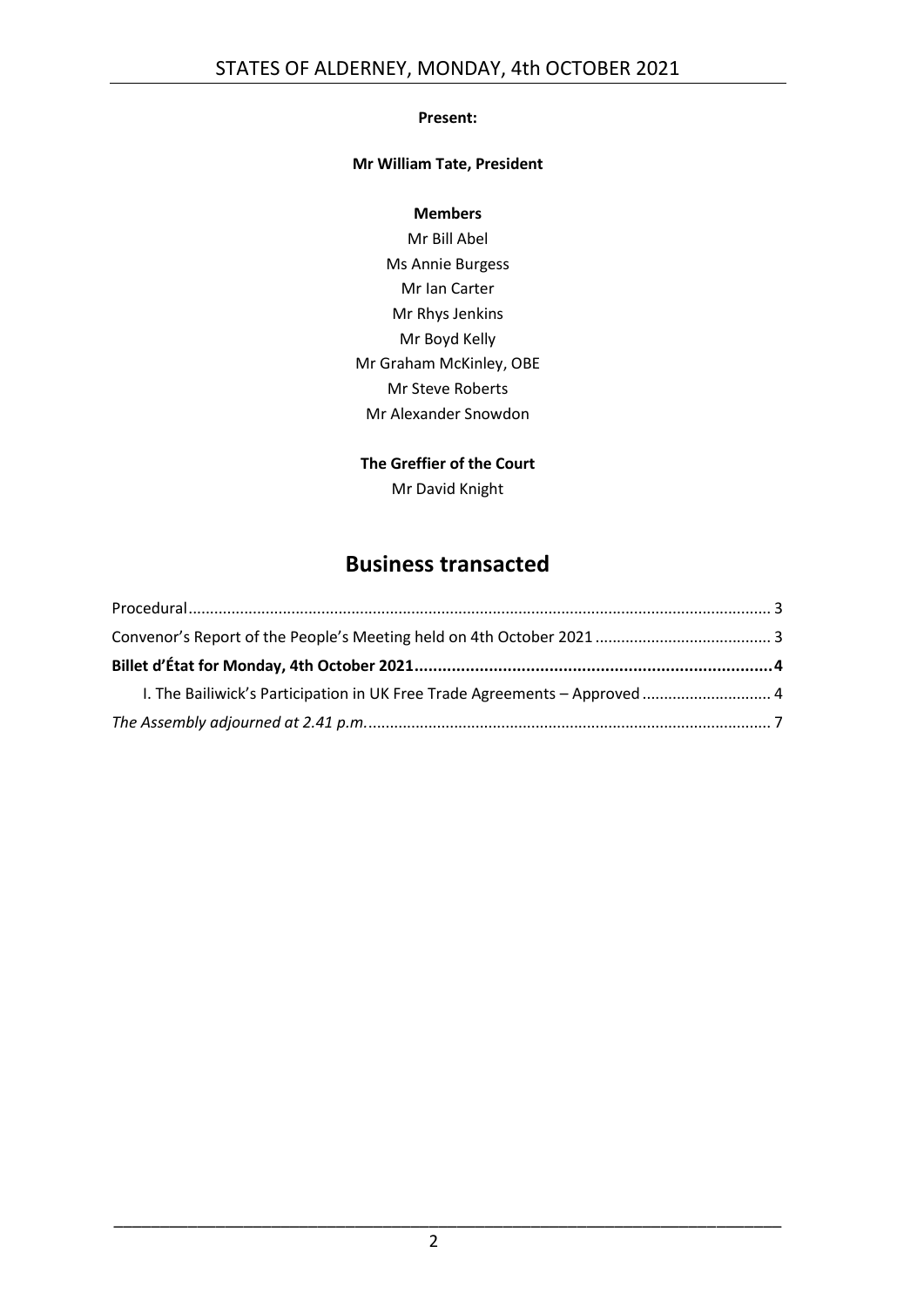# States of Alderney

*The States met at 2.30 p.m. in the presence of Lieutenant G T Workman RN (Rtd), a representative of His Excellency the Lieutenant-Governor of the Bailiwick of Guernsey*

[THE PRESIDENT *in the Chair*]

#### **PRAYERS**

*The Greffier*

**ROLL CALL** *The Greffier*

#### **Procedural**

<span id="page-2-0"></span>**The President:** I think before we proceed to deal with the matter set out on the Billet I should, for the purposes of *Hansard*, just explain that this meeting has been convened in accordance with Rule 3 of the Rules of Procedure for the States of Alderney. And Rule 3 indicates that:

… where in the opinion of the President, a decision of the States is urgently required in any matter … he may issue a Billet d'État dealing with that matter only, which shall be available to each Member of the States not later than the 4th day before the day fixed for the meeting.

5 Now, we have our October meeting on the 20th, but this meeting has been called following receipt by me of a letter last week from Deputy Helyar of the States of Deliberation asking that the matter which is set out in the Billet is dealt with as quickly as possible; and I am sure that Mr Carter will in due course explain the urgency of the matter. But I am satisfied, given that letter from Deputy Helyar, that the provisions of Rule 3 should be invoked and, accordingly, the Billet 10 was issued.

So that is the explanation for why we have the meeting this afternoon. It is not an extraordinary meeting of the States, it is simply a meeting of the States which is convened with the provisions of Rule 3 having been applied.

#### **Convenor's Report of the People's Meeting held on 4th October 2021**

<span id="page-2-1"></span>**The President:** So, that being the case: Mr Carter, you were the Convenor at the People's 15 Meeting. Could you just briefly give us the details of the people who were in attendance?

**Mr Carter:** Yes, Mr President.

There was yourself, there were four members of the press, six members of the public, seven States Members and the Chief Executive.

20

**The President:** Thank you very much indeed.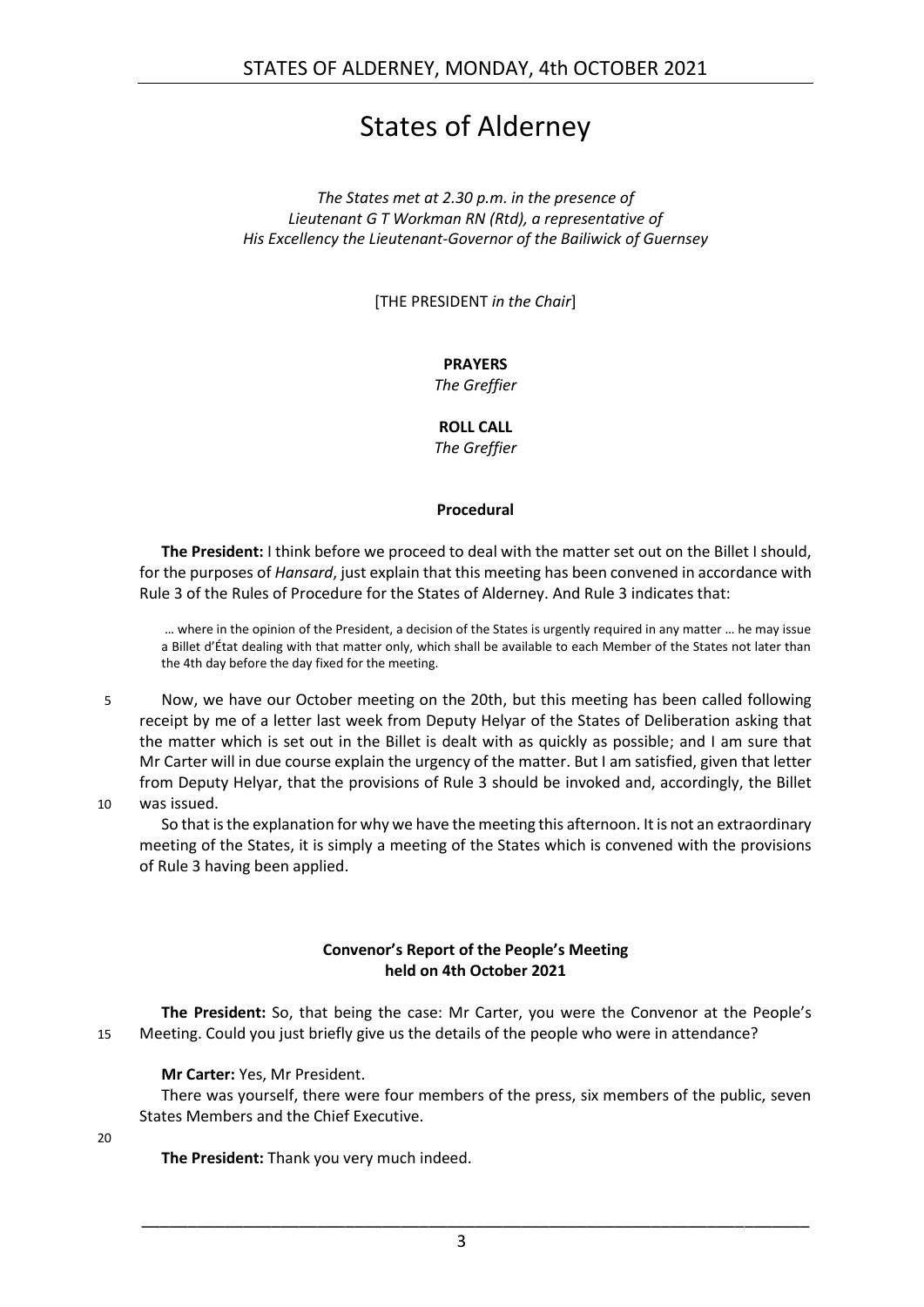# <span id="page-3-0"></span>Billet d'État for Monday, 4th October 2021

#### **I. The Bailiwick's Participation in UK Free Trade Agreements – Approved**

<span id="page-3-1"></span>*Item I:*

*The States of Alderney is asked:* 

*1. To agree that Alderney's participation in any Free Trade Agreement ("FTA") (or other trade arrangement) should –*

*a) meet Alderney's needs, while respecting the constitutional relationship with the UK through the Crown and Alderney's domestic autonomy; and,*

*b) be underpinned by the principles of relevance, proportionality, and practicality, taking into account the island nature of Alderney, its size and population, and unique needs arising out of the same.*

*2. To note the intention to establish a process to enable effective consultation between the Bailiwick authorities in relation to participation in any FTA (or other trade arrangement).*

*3. To authorise the Policy & Resources Committee of the States of Deliberation to maintain efforts on behalf of Alderney to ensure that Alderney's interests (and those of the wider Bailiwick) continue to be represented to the UK during negotiations in relation to any FTA (or other trade arrangement).*

*4. To authorise the Policy & Resources Committee of the States of Deliberation to agree to Alderney's participation in UK FTAs (or other trade arrangements) and signal that agreement to HM Government.*

*5. To note the process and approach (set out in Paragraphs 2.5-2.7 and 2.18-2.33 of the Policy Letter) regarding Guernsey's (and the wider Bailiwick's) participation in UK FTAs (or other trade arrangements) and the issues and considerations of particular relevance to Alderney (as set out in paragraphs 2.34 to 2.40 of the Policy Letter) and to agree to establish a similar process and approach regarding Alderney's (and the wider Bailiwick's) participation in UK FTAs (or other trade arrangements).*

*6. To agree that there shall be implemented such measures (including legislative measures) as the Policy and Finance Committee thinks fit for the purpose of ensuring that Alderney may comply and remain in compliance with obligations that arise from participation in any UK FTA (or other trade arrangements).*

*7. To direct the preparation of such legislation as may be necessary to give effect to the above decisions.*

**The President:** Now then, Mr Greffier, I think we can deal with Item I on the Billet.

**The Greffier:** Item I is the Bailiwick's Participation in UK Free Trade Agreements. The States of 25 Alderney is asked: 1. To agree that Alderney's participation in any Free Trade Agreement or other trade arrangement should (a) meet Alderney's needs, while respecting the constitutional relationship with the UK through the Crown and Alderney's domestic autonomy; and, (b) be underpinned by the principles of relevance, proportionality, and practicality, taking into account the island nature of Alderney, its size and population, and unique needs arising out of the same.

30 2. To note the intention to establish a process to enable effective consultation between the Bailiwick authorities in relation to participation in any Free Trade Agreement or other trade arrangement.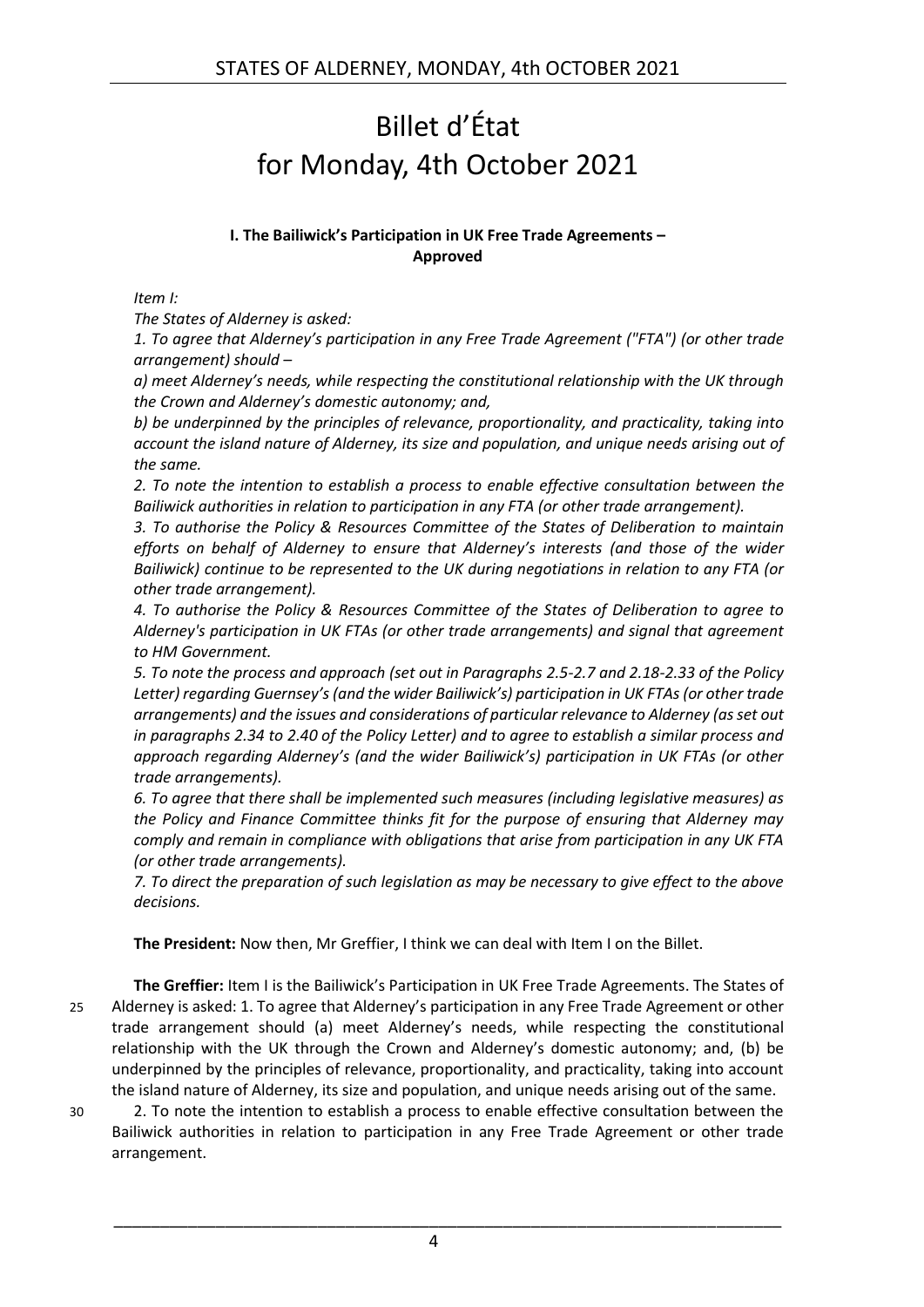3. To authorise the Policy & Resources Committee of the States of Deliberation to maintain efforts on behalf of Alderney to ensure that Alderney's interests, and those of the wider Bailiwick, 35 continue to be represented to the UK during negotiations in relation to any Free Trade Agreement, or other trade arrangement.

4. To authorise the Policy & Resources Committee of the States of Deliberation to agree to Alderney's participation in UK Free Trade Agreements, or other trade arrangements, and signal that agreement to HM Government.

40 5. To note the process and approach set out in Paragraphs 2.5-2.7 and 2.18-2.33 of the Policy Letter, regarding Guernsey and the wider Bailiwick's participation in UK Free Trade Agreements, or any other trade agreement, and the issues and considerations of particular relevance to Alderney, as set out in paragraphs 2.34 to 2.40 of the Policy Letter, and to agree to establish a similar process and approach regarding Alderney's and the wider Bailiwick's participation in UK 45 Free Trade Agreements, or other trade arrangements.

6. To agree that there shall be implemented such measures, including legislative measures, as the Policy and Finance Committee thinks fit for the purpose of ensuring that Alderney may comply and remain in compliance with obligations that arise from participation in any UK Free Trade Agreement, or other trade arrangements.

50 7. To direct the preparation of such legislation as may be necessary to give effect to the above decisions.

This is proposed by Mr Carter and seconded by Mr Abel.

**The President:** Mr Carter, were there any observations at the People's Meeting on this Item?

55

**Mr Carter:** There were four. The first was regarding the ability for myself or the Chair of P&F to assure people that Guernsey and Alderney may have differing priorities and differing objectives that proper legal advice has been obtained in regard to the adequacy of those provisions being put to the States.

60 A second observation was regarding the September Billet, and why this particular letter was not on the September Billet.

Thirdly, whether or not there was effectively communication between the Bailiwick of Jersey and the Bailiwick of Guernsey regarding its one voice of the Channel Islands to the UK.

Those, I feel, were the key points with regard to the questions raised.

65

#### **The President:** Thank you very much indeed, Mr Carter.

So, Mr Carter, you are going to propose this Item, as the Deputy Chairman of the Policy and Finance Committee, which is provided for in Rule 12 of the Rules of Procedure.

#### 70 **Mr Carter:** Thank you.

This letter has been received and is, as people are very aware, extensive in terms of its scope and the result of much work undertaken by the States of Guernsey in conjunction with the UK government with regard to Free Trade Agreements across the world. It effectively puts in place a framework which enables us to be part of, if we so desire.

75 Effectively each of the three jurisdictions within the Bailiwick – ourselves, Sark and Guernsey – have to sign up for this, if we want to. The issues with regard to not signing up are, in my opinion, somewhat difficult and would make our position in the world going forward extremely difficult.

By signing up with the Bailiwick, allowing Guernsey to do all negotiations on our behalf with regard to Free Trade Agreements via the UK, that is a capacity issue for us. We could not, in any 80 shape or form, be able to do anything in this regard. What is key though is there is, with regard to opt-outs throughout the agreement, this Policy Letter – we can actually make our position known and we may opt-out if we feel it is not in our interest to do so. So, hence, a brief regarding what

is a complex agreement.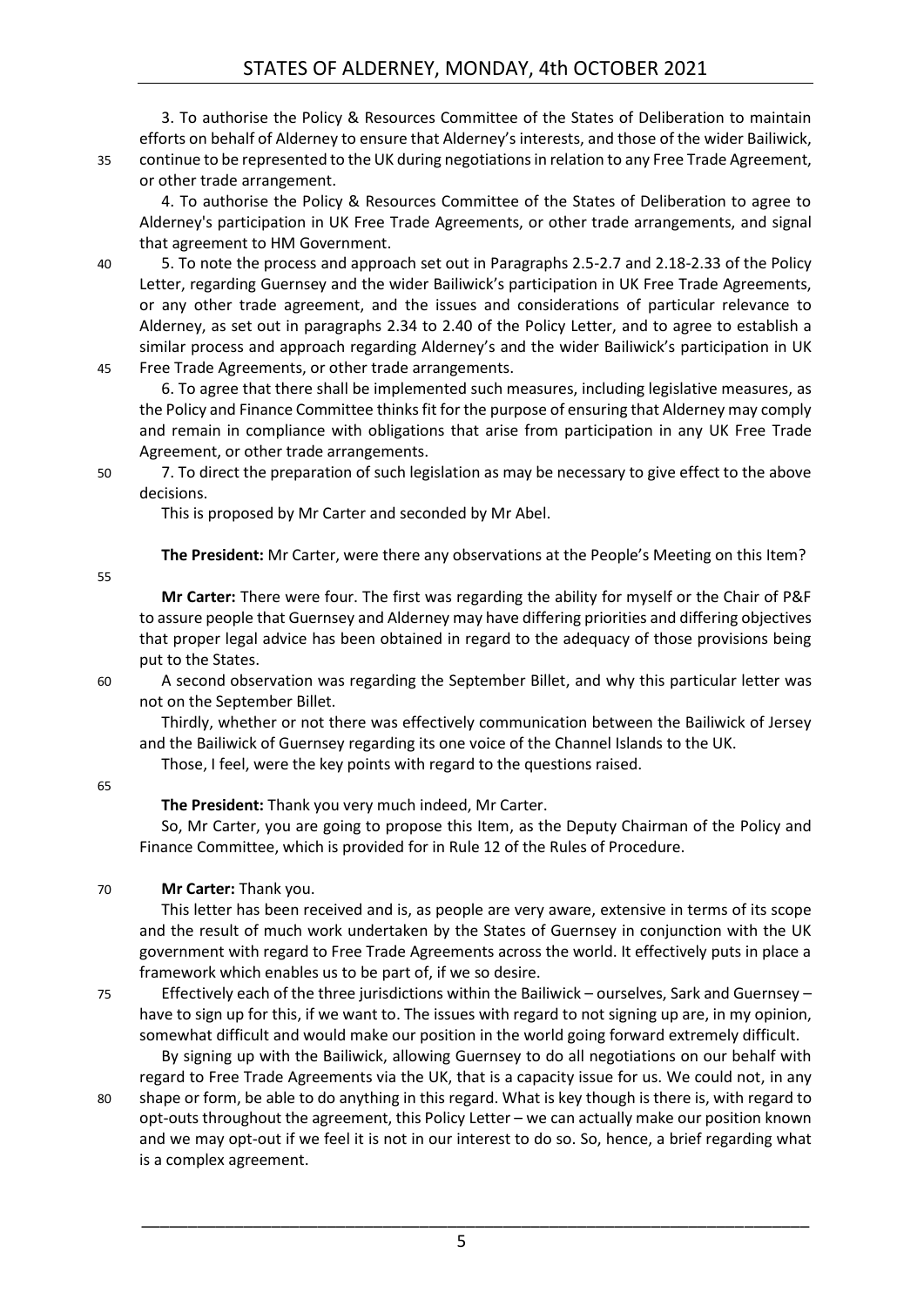### STATES OF ALDERNEY, MONDAY, 4th OCTOBER 2021

| 85                                                                                                                                          | I would urge you to support it in terms of we do not have the capacity to do this on our own.<br>It shows the relationship of the Bailiwick regarding its ability to work as a group of Islands for the<br>benefit of each other. And, with regard to the UK, we still have that opt-out agreement where we<br>can withdraw, if we want to, with regard to any specific agreement.<br>That rests my case, sir. |                                                                               |                                                                                                 |  |
|---------------------------------------------------------------------------------------------------------------------------------------------|----------------------------------------------------------------------------------------------------------------------------------------------------------------------------------------------------------------------------------------------------------------------------------------------------------------------------------------------------------------------------------------------------------------|-------------------------------------------------------------------------------|-------------------------------------------------------------------------------------------------|--|
| 90                                                                                                                                          |                                                                                                                                                                                                                                                                                                                                                                                                                |                                                                               | The President: Perhaps, Mr Carter, you could just confirm why this was an <i>urgent</i> matter? |  |
| 95                                                                                                                                          | Mr Carter: Yes, sir, with regard to the signing of this agreement, this has to be with the UK<br>certainly by the end of the month. If we did not agree to this now it would be too late and we<br>would, by default, be outside those agreements. That would be highly problematic.                                                                                                                           |                                                                               |                                                                                                 |  |
|                                                                                                                                             |                                                                                                                                                                                                                                                                                                                                                                                                                | The President: Thank you, Mr Carter.<br>Mr Abel, do you have anything to add? |                                                                                                 |  |
| Mr Abel: I have not got anything to add, Mr President, but I would like to reserve my right to<br>speak, if I need to.<br>100<br>Thank you. |                                                                                                                                                                                                                                                                                                                                                                                                                |                                                                               |                                                                                                 |  |
| 105                                                                                                                                         | Back to you, Mr Abel.                                                                                                                                                                                                                                                                                                                                                                                          | The President: Would anybody like to speak on this Item?                      |                                                                                                 |  |
|                                                                                                                                             | Mr Abel: Thank you, Mr President.<br>I think, obviously, as seconder I support this and urge Members to vote and accept these<br>Propositions.<br>Thank you, Mr President.                                                                                                                                                                                                                                     |                                                                               |                                                                                                 |  |
| 110                                                                                                                                         | The President: Thank you.                                                                                                                                                                                                                                                                                                                                                                                      | I am assuming, Mr Carter, you have nothing to add?                            |                                                                                                 |  |
| 115                                                                                                                                         | Thank you.                                                                                                                                                                                                                                                                                                                                                                                                     |                                                                               | Mr Carter: I have nothing to add. The responses were quite brief, so nothing further to add.    |  |
|                                                                                                                                             |                                                                                                                                                                                                                                                                                                                                                                                                                | The President: In that event we can take a vote.                              |                                                                                                 |  |
|                                                                                                                                             |                                                                                                                                                                                                                                                                                                                                                                                                                | The Greffier: If we can take a vote as a whole, Mr President.                 |                                                                                                 |  |
|                                                                                                                                             |                                                                                                                                                                                                                                                                                                                                                                                                                | A vote was taken and the results were as follows:                             |                                                                                                 |  |
|                                                                                                                                             | <b>FOR</b><br>Mr Abel<br>Ms Burgess<br>Mr Carter<br>Mr Jenkins                                                                                                                                                                                                                                                                                                                                                 | AGAINST<br>None                                                               | ABSTAINED<br>None                                                                               |  |

Mr Kelly Mr McKinley Mr Roberts

Mr Snowdon

#### 120 **The Greffier:** That passes unanimously, Mr President.

**The President:** Then that concludes this afternoon's business, so if you would care to close the meeting, please.